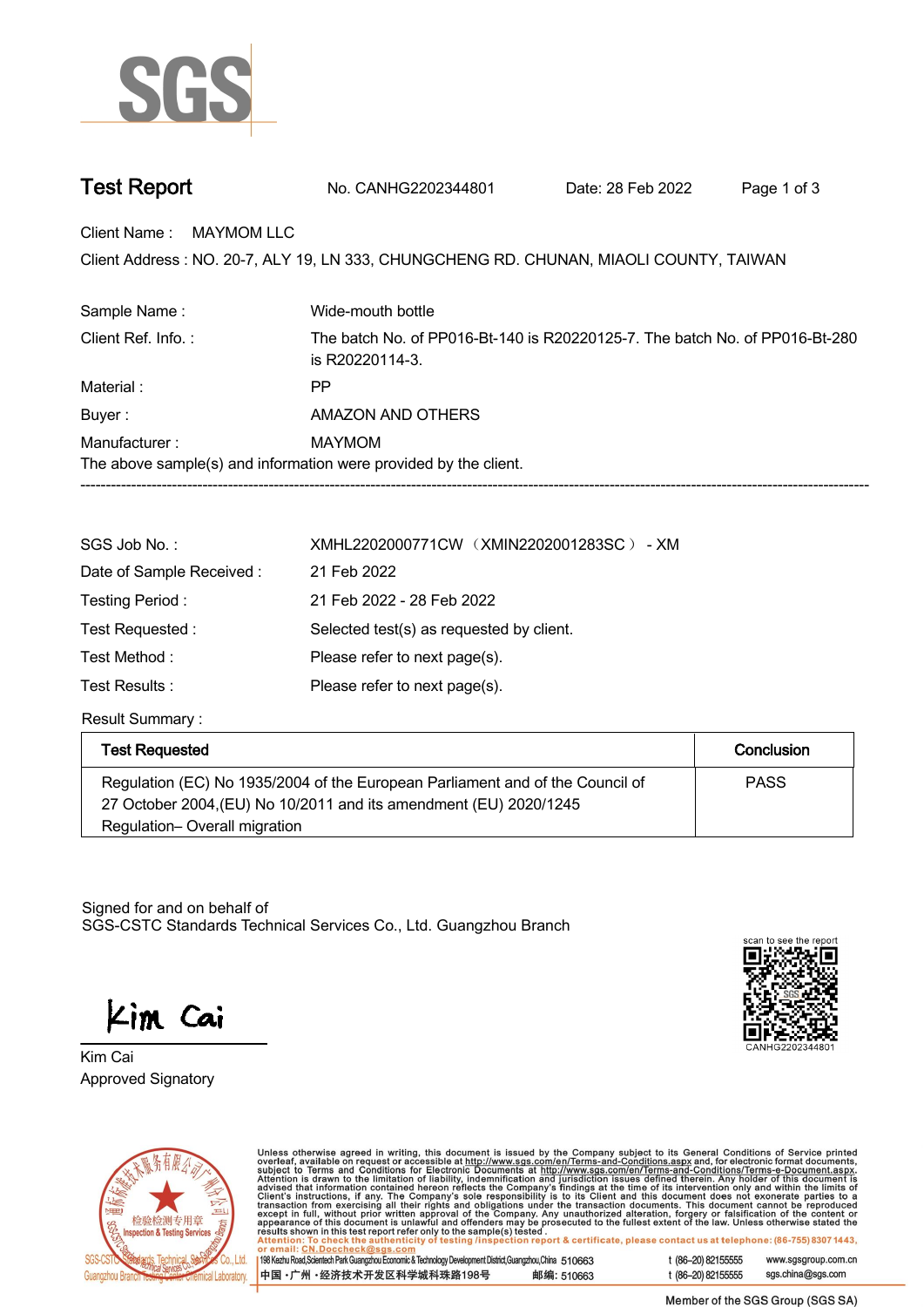

**Test Report. No. CANHG2202344801 . Date: 28 Feb 2022. Page 2 of 3.**

**Test Results :.**

**Test Part Description : .**

| Specimen No.    | SGS Sample ID    | Description                        | Material                |
|-----------------|------------------|------------------------------------|-------------------------|
|                 |                  |                                    | (claimed by the client) |
| SN <sub>1</sub> | CAN22-023448.001 | Translucent plastic bottle (inner) | РP                      |

## **Regulation (EC) No 1935/2004 of the European Parliament and of the Council of 27 October 2004,(EU) No 10/2011 and its amendment (EU) 2020/1245 Regulation– Overall migration**

**Test Method : With reference to Commission Regulation (EU) No 10/2011 of 14 January 2011 Annex III and Annex V for selection of condition and EN 1186-1:2002 for selection of test methods; or EN 1186-9:2002 aqueous food simulants by article filling method;**

## **Sample 001.**

| Simulant Used : | 50% Ethanol (V/V) Aqueous Solution |  |  |
|-----------------|------------------------------------|--|--|
|-----------------|------------------------------------|--|--|

**Test Condition :. 70.℃ 2.0.hr(s).**

| Test Item(s)           | Max. Permissible         | <u>Unit</u> | <b>MDL</b>               | Test result |
|------------------------|--------------------------|-------------|--------------------------|-------------|
|                        | Limit                    |             |                          |             |
| Area/Volume            | ٠                        | $dm^2/kg$   | $\overline{\phantom{a}}$ | 8.0         |
| <b>First Migration</b> | $\overline{\phantom{0}}$ | mg/kg       | 20                       | $20$        |
| Second Migration       | $\overline{\phantom{0}}$ | mg/kg       | 20                       | $20$        |
| <b>Third Migration</b> | 60                       | mg/kg       | 20                       | $20$        |
| <b>Stability</b>       |                          |             |                          | <b>YES</b>  |
| Comment                |                          |             |                          | <b>PASS</b> |
|                        |                          |             |                          |             |

**Notes :**

**1. mg/dm² = milligram per square decimeter**

**mg/kg = milligram per kilogram of foodstuff in contact with**

**2. °C = degree Celsius**

**3. Analytical tolerance of aqueous simulants is 2mg/dm² or 12mg/kg**

**4. Analytical tolerance of fatty food simulants is 3mg/dm² or 20mg/kg .**



Unless otherwise agreed in writing, this document is issued by the Company subject to its General Conditions of Service printed overleaf, available on request or accessible at http://www.sgs.com/en/Terms-and-Conditions.as

198 Kezhu Road, Scientech Park Guangzhou Economic & Technology Development District, Guangzhou, China 510663 中国 •广州 •经济技术开发区科学城科珠路198号 邮编: 510663 t (86-20) 82155555 www.sgsgroup.com.cn t (86-20) 82155555 sgs.china@sgs.com